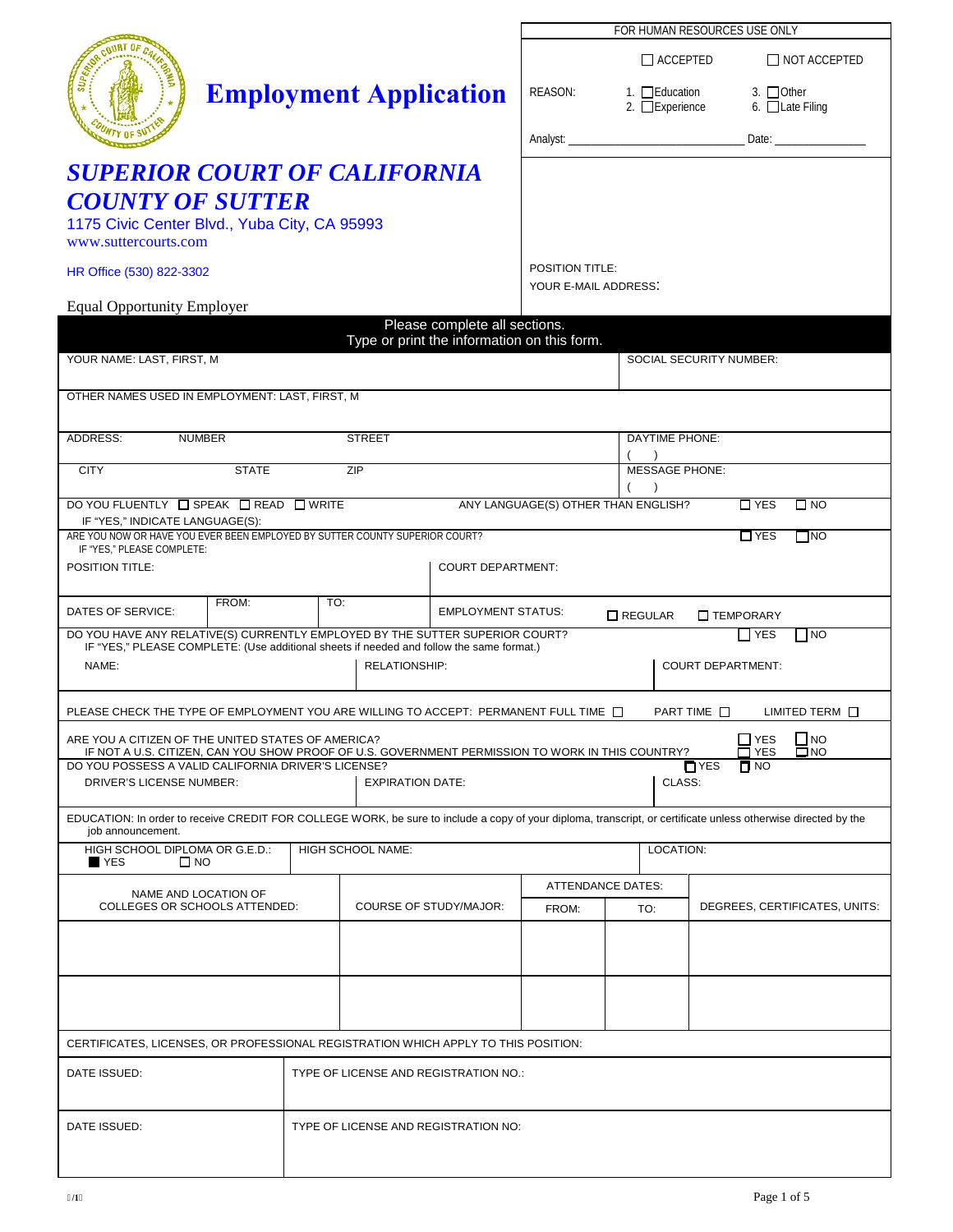|                                                            |                           |     |                                        | EXPERIENCE: Complete all sections. Begin with your most recent job and list separately the PAYROLL TITLE for all jobs, volunteer experience, and any periods of<br>unemployment in the last ten years. If your application is incomplete, it will be rejected. Experience is evaluated on the basis of a verifiable 40-hour week. If additional<br>space is needed, attach additional sheets following the same format. The Court normally contacts current and previous employers for reference information only<br>YES When seriously considering a candidate for employment. DO WE HAVE YOUR PERMISSION TO DO SO? | $\Box$ NO                 |  |
|------------------------------------------------------------|---------------------------|-----|----------------------------------------|----------------------------------------------------------------------------------------------------------------------------------------------------------------------------------------------------------------------------------------------------------------------------------------------------------------------------------------------------------------------------------------------------------------------------------------------------------------------------------------------------------------------------------------------------------------------------------------------------------------------|---------------------------|--|
| NAME OF EMPLOYER:                                          |                           |     |                                        | <b>EMPLOYER ADDRESS:</b>                                                                                                                                                                                                                                                                                                                                                                                                                                                                                                                                                                                             |                           |  |
| <b>POSITION TITLE:</b>                                     |                           |     |                                        | DESCRIPTION OF DUTIES:                                                                                                                                                                                                                                                                                                                                                                                                                                                                                                                                                                                               |                           |  |
| DATES EMPLOYED:<br>FROM:                                   |                           |     | TO:                                    |                                                                                                                                                                                                                                                                                                                                                                                                                                                                                                                                                                                                                      |                           |  |
| <b>TOTAL</b><br>YEARS/MONTHS:                              | <b>HOURS</b><br>PER WEEK: |     | $\Box$ PART TIME<br>$\Box$ FULL TIME   |                                                                                                                                                                                                                                                                                                                                                                                                                                                                                                                                                                                                                      |                           |  |
| <b>REASON FOR LEAVING:</b>                                 |                           |     |                                        |                                                                                                                                                                                                                                                                                                                                                                                                                                                                                                                                                                                                                      | NUMBER SUPERVISED:        |  |
| WORK LOCATION/DIVISION:                                    |                           |     | NAME OF SUPERVISOR:                    |                                                                                                                                                                                                                                                                                                                                                                                                                                                                                                                                                                                                                      | PHONE: (<br>$\lambda$     |  |
| NAME OF EMPLOYER:                                          |                           |     |                                        | <b>EMPLOYER ADDRESS:</b>                                                                                                                                                                                                                                                                                                                                                                                                                                                                                                                                                                                             |                           |  |
| POSITION TITLE:                                            |                           |     |                                        | <b>DESCRIPTION OF DUTIES:</b>                                                                                                                                                                                                                                                                                                                                                                                                                                                                                                                                                                                        |                           |  |
| DATES EMPLOYED:<br>FROM:                                   |                           | TO: |                                        |                                                                                                                                                                                                                                                                                                                                                                                                                                                                                                                                                                                                                      |                           |  |
| <b>TOTAL</b><br><b>HOURS</b><br>YEARS/MONTHS:<br>PER WEEK: |                           |     | $\Box$ PART TIME<br>$\Box$ FULL TIME   |                                                                                                                                                                                                                                                                                                                                                                                                                                                                                                                                                                                                                      |                           |  |
| <b>REASON FOR LEAVING:</b>                                 |                           |     |                                        |                                                                                                                                                                                                                                                                                                                                                                                                                                                                                                                                                                                                                      | NUMBER SUPERVISED:        |  |
| WORK LOCATION/DIVISION:<br>NAME OF SUPERVISOR:             |                           |     |                                        |                                                                                                                                                                                                                                                                                                                                                                                                                                                                                                                                                                                                                      | PHONE: (<br>$\mathcal{E}$ |  |
| NAME OF EMPLOYER:                                          |                           |     |                                        | <b>EMPLOYER ADDRESS:</b>                                                                                                                                                                                                                                                                                                                                                                                                                                                                                                                                                                                             |                           |  |
| POSITION TITLE:                                            |                           |     |                                        | DESCRIPTION OF DUTIES:                                                                                                                                                                                                                                                                                                                                                                                                                                                                                                                                                                                               |                           |  |
| DATES EMPLOYED:<br>FROM:                                   |                           | TO: |                                        |                                                                                                                                                                                                                                                                                                                                                                                                                                                                                                                                                                                                                      |                           |  |
| <b>TOTAL</b><br>YEARS/MONTHS:                              | <b>HOURS</b><br>PER WEEK: |     | $\sqcup$ part time<br>$\Box$ Full time |                                                                                                                                                                                                                                                                                                                                                                                                                                                                                                                                                                                                                      |                           |  |
| <b>REASON FOR LEAVING:</b>                                 |                           |     |                                        |                                                                                                                                                                                                                                                                                                                                                                                                                                                                                                                                                                                                                      | NUMBER SUPERVISED:        |  |
| NAME OF SUPERVISOR:<br>WORK LOCATION/DIVISION:             |                           |     |                                        |                                                                                                                                                                                                                                                                                                                                                                                                                                                                                                                                                                                                                      | PHONE: (<br>$\rightarrow$ |  |

I understand and agree that any false statement or omission of a material fact will cause forfeiture of all rights to employment with the Superior Court of California, County of Sutter. My signature affirms that all information on this application is true and authorizes all employers and institutions to release to the Superior Court of California, County of Sutter confidential information related to my employment.

**APPLICANTS WITH A DISABILITY**: If you require special testing arrangements, please contact Human Resources at (530) 822-3302 at the time of filing the application. The Court will make every reasonable effort to accommodate your needs.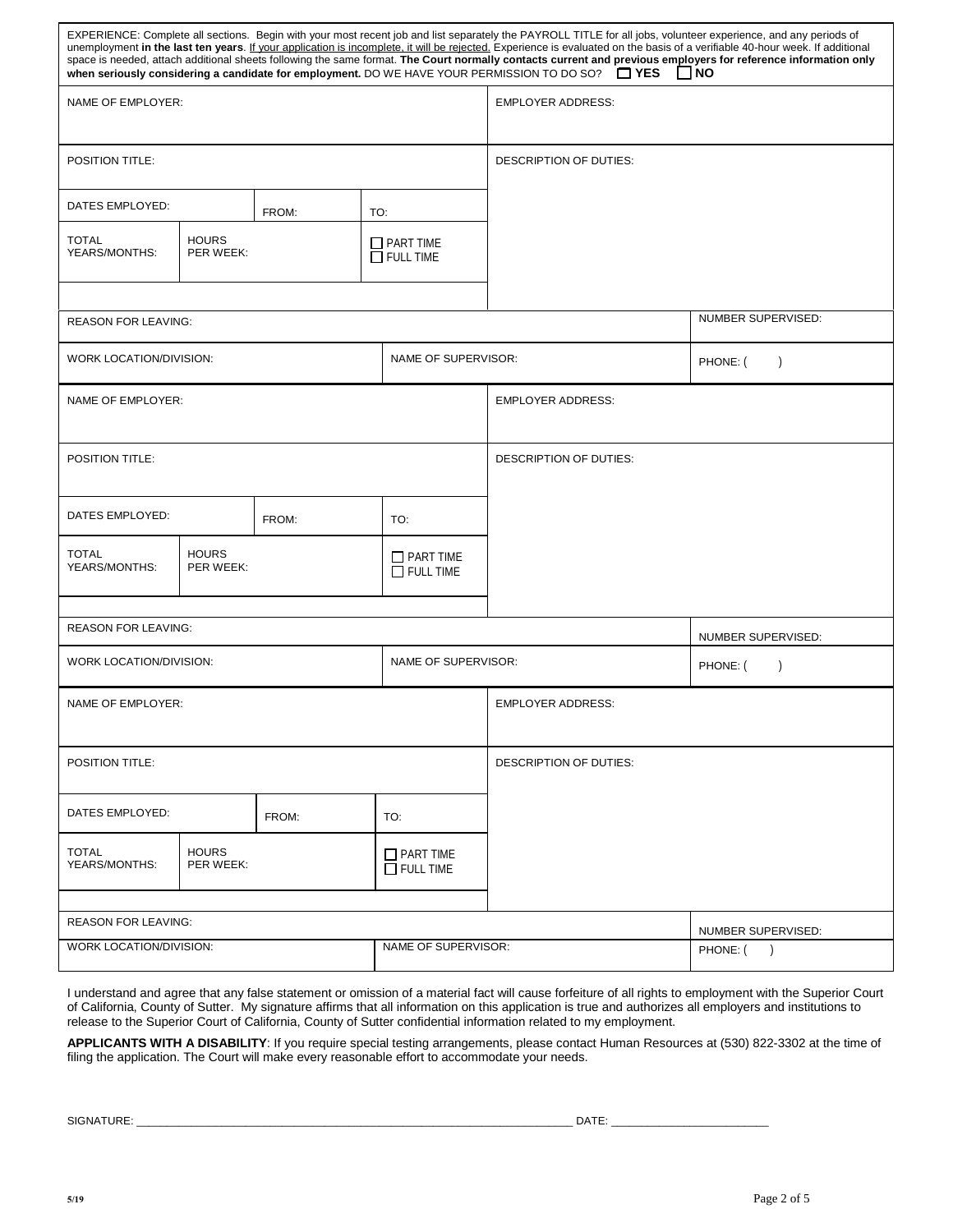# **This page (front and back) of the application will not be available to an interview board.**

Proper conduct by Court employees inspires public confidence and trust in the Court and conveys the values of impartiality, equality, and fairness that bring integrity to the Court's work. Court employees are expected to demonstrate, through both words and actions, the highest level of personal integrity and honesty in all professional and personal dealings. Employees are also to refrain from any perceived or actual impropriety including violating the law.

The Court conducts criminal background checks on candidates to whom it makes offers of employment. Existence of a criminal record is not an automatic bar to employment. In evaluating an applicant's suitability for Court employment, the Court will consider such factors as the nature and date of the offense(s), the number of offenses and any mitigating circumstances.

Full and complete responses to the questions below are required and will be carefully evaluated and verified. Employees' fingerprints are sent to State and Federal agencies for a check of criminal record history. **Any false statement or omission of a material fact will cause forfeiture of all rights to employment.**

**Current employees of the Superior Court of California, County of Sutter**, applying for a **promotion** are not required to list misdemeanor convictions occurring prior to original appointment (date of hire). However, any felony conviction(s), regardless of conviction date(s), must be listed.

# **ARREST AND CONVICTION INFORMATION**

Pursuant to California Labor Code section 432.7, the Court, as a criminal justice agency, may inquire about arrests including those that did not result in convictions.

- 1. Have you ever been convicted of an offense(s) in any criminal or military court or has a juvenile court petition(s) ever been filed against you and found true? Please mark the appropriate box below and, if "Yes," please explain in the area below. Note: Exclude any offense(s), which resulted in the successful completion of a deferred entry of judgment program(s) (pre-trial diversion), or any offense(s) where the court record has been sealed:  $\Box$  YES  $\Box$  NO
- 2. Are you currently being charged, or have you ever been charged, for any violation(s) of law other than minor traffic violations examples of a minor traffic violation include driving without a license or with a suspended license, speeding, failing to signal, etc. Please note that "driving under the influence" and "reckless driving" are not minor violations. Please mark the appropriate box and, if "Yes," please explain in the area below:  $\Box$  YES  $\Box$  NO
- 3. Have you ever been arrested or detained by any law enforcement agency or military authority including any arrests while a juvenile? Please mark the appropriate box below and, if "Yes," please explain in the area below. Note: Exclude any arrests, which resulted in the successful completion of a deferred entry of judgment program(s) (pre-trial diversion), or any arrests where the records have been sealed:  $\Box$  YES  $\Box$  NO

**If the response to Question 1, 2 and/or 3 is "Yes," provide the date, offense, location and disposition (attach additional sheets if necessary).** 

4. As an adult, has a warrant(s) ever been issued for your arrest? Please mark the appropriate box below and, if "Yes," please explain in the area below. Include date(s), reason(s), and disposition of warrant(s). Note: Exclude warrants, which resulted in the successful completion of a deferred entry of judgment program(s) (pre-trial diversion):  $\Box$  YES  $\Box$  NO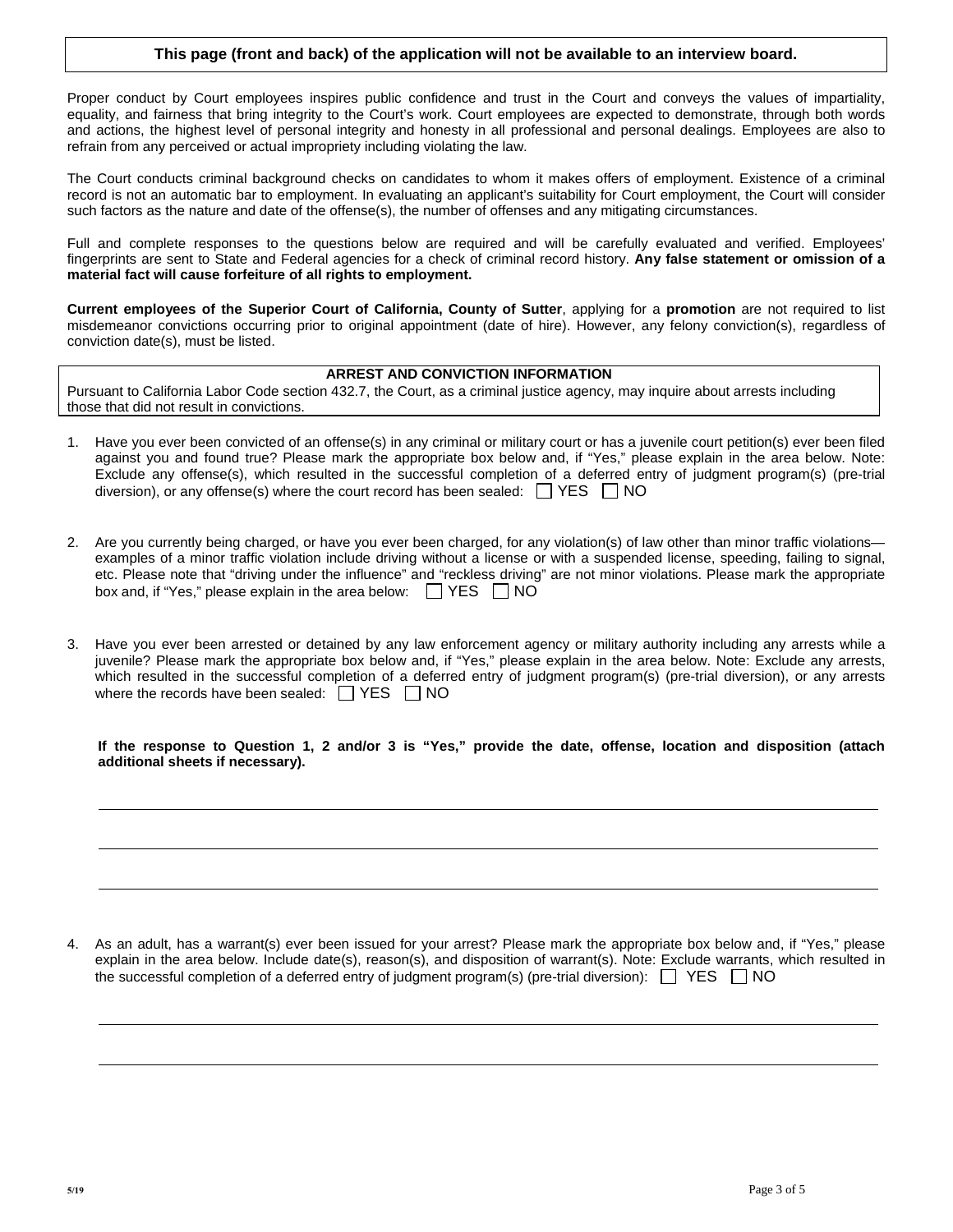|    | <b>Separation from Employment under Unfavorable Circumstances</b>                                                                                                                                                                                                                                                                |
|----|----------------------------------------------------------------------------------------------------------------------------------------------------------------------------------------------------------------------------------------------------------------------------------------------------------------------------------|
| 5. | While on probation or on a similar type of on-the-job trial period, were you ever terminated, discharged, released, or did you<br>resign? Mark the appropriate box: □ YES □ NO                                                                                                                                                   |
| 6. | Have you ever been terminated from any employment, or did you resign while you were under investigation, or after being<br>informed discipline would be taken, or under any other unfavorable circumstances?<br>Mark the appropriate box: T YES NO                                                                               |
|    | If the response to Question 5 and/or 6 is "Yes," provide the date, employer, reason for discharge,<br>resignation and /or failure of probation below (attach additional sheets if necessary).                                                                                                                                    |
|    |                                                                                                                                                                                                                                                                                                                                  |
|    | I certify that the above information is true and correct and that I have not misrepresented my qualifications<br>and/or background. I understand and agree that any false statement or omission of a material fact will<br>cause forfeiture of all rights to employment with the Superior Court of California, County of Sutter. |
|    | Pursuant to California Civil Code section 1786.53, I waive my right to receive copies of public records the Court obtains in the<br>process of conducting a criminal background check on me. Please check one: $\Box$ YES $\Box$ NO                                                                                              |
|    | <b>Print Name:</b>                                                                                                                                                                                                                                                                                                               |

| <b>SIGNAT</b><br><b>IDE</b><br>. . | - 6 A T F<br>١Δ |
|------------------------------------|-----------------|
| .                                  |                 |